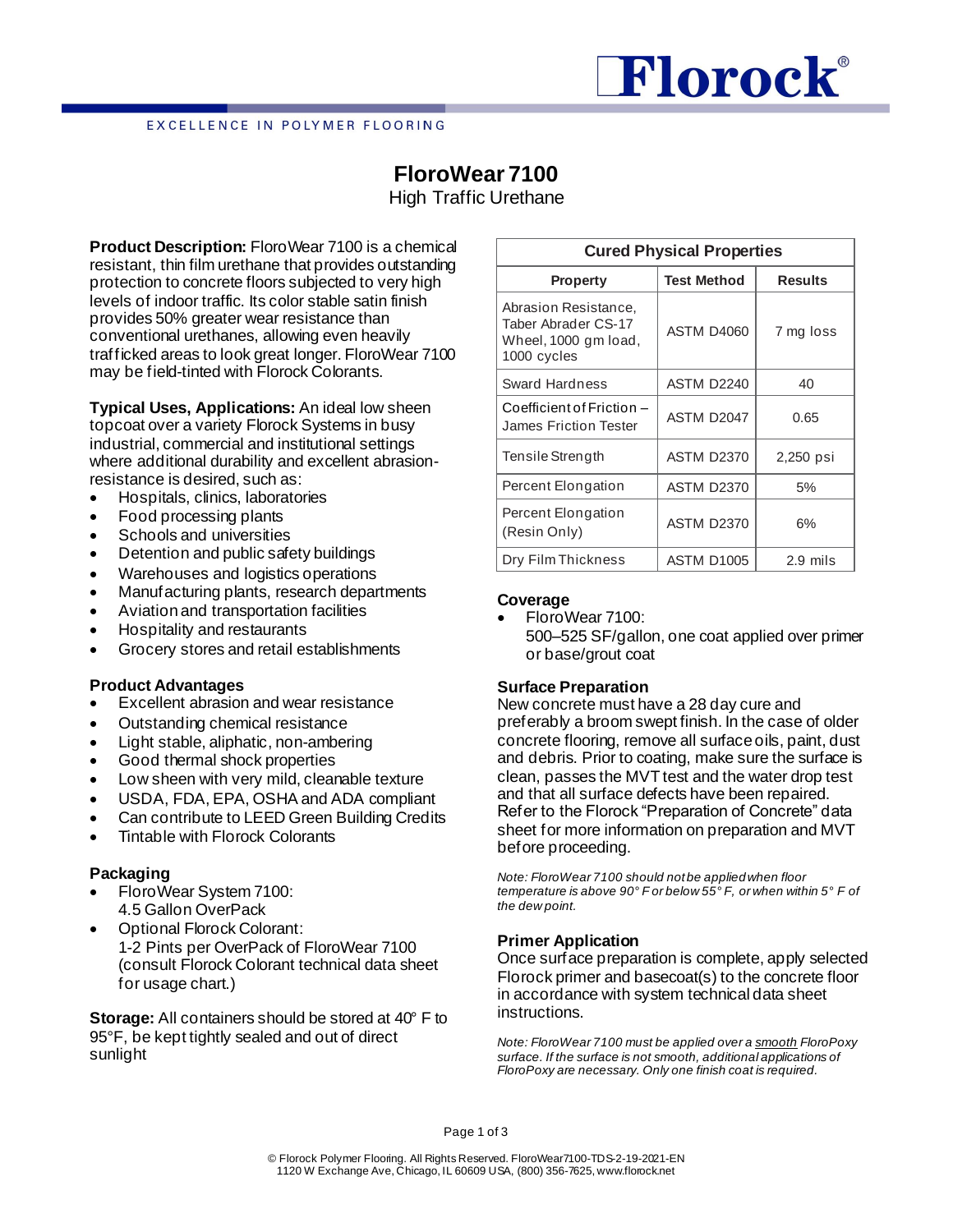*Note: Primer cure time will vary with conditions. Allow a minimum of 4 hours and a maximum of 24 hours before next step.*

#### **FloroWear 7100 Topcoat Application**

1. Combine and blend entire kit contents of Parts A and B for 3 minutes using a Jiffy mixer blade with slow speed drill. Continue mixing and add Part C. For a pigmented coating, add 2-4 pints (see colorant usage chart in colorant tech data) of Florock Colorant to each 4.5 gallon kit of FloroWear 7100. Remix for 3-5 minutes.

2. Apply at a rate of 500-525 SF/gallon to achieve 2.9 to 3.0 wet mils, using a solvent- resistant, medium nap roller out of a roller pan. Take care to cross-roll product and to achieve the target spread rate. Roll out drips and blemishes immediately.

*Note: DO NOT use high capacity rollers (like Wooster's prodoo-z). They can leave roller marks in the coating. DO USE a polyester normal capacity roller cover (3/8" nap roller). These are typically available at most hardware stores. For more details contact your Florock Representative.*

3. If additional slip-resistance is required, broadcast the desired grit size of White Aluminum Oxide into the wet primer, basecoat or topcoat (typically, #60 or #80 grit Aluminum Oxide into the final wet topcoat of FloroWear 7100) at a rate of 4-15 lbs./1,000 SF.

*Note: Excessive grit can make cleaning difficult.*

4. Allow final topcoat to cure for 24 hours before opening floor to light foot traffic.

| <b>Chemical Resistance</b>   |        |  |
|------------------------------|--------|--|
| <b>Reagent</b>               | 7 Days |  |
| Hydrochloric Acid 10%        | E      |  |
| Hydrochloric Acid 30%        | F      |  |
| Nitric Acid 10%              | E      |  |
| Phosphoric Acid 50%          | G      |  |
| Sulfuric Acid 37%            | E, S   |  |
| Acetic Acid 10%              | Ε      |  |
| Citric Acid 10%              | E      |  |
| Oleic Acid                   | E      |  |
| Ammonium Hydroxide 10%       | E      |  |
| Sodium Hydroxide 50%         | E      |  |
| Ethylene Glycol (Antifreeze) | E      |  |
| Isopropyl Alcohol            | E      |  |
| Methanol                     | Ε      |  |
| D-Limonene                   | E      |  |
| JP-4 Jet Fuel                | E      |  |
| Methylene Chloride           | P      |  |
| Methyl Ethyl Ketone          | E      |  |
| <b>PMA</b>                   | E      |  |
| Ammonium Nitrate 20%         | Ε      |  |
| <b>Brake Fluid</b>           | E      |  |
| Bleach                       | E      |  |
| Motor Oil (SAE30)            | E      |  |
| Skydrol®500B                 | E      |  |
| Sodium LD4                   | E      |  |
| Sodium Chloride 20%          | E      |  |
| Tide Laundry Soap 1%         | Ε      |  |
| Trisodium Phosphate 10%      | E      |  |
| Gasoline                     | E      |  |
| Mineral Spirits              | E      |  |
| Xylene                       | E      |  |

Spot Test, ASTM D1308; Pencil Hardness Test, ASTM D3363. Results based on 7 day spot testing on concrete. System cured 7 days prior to testing. Rating Scale:

E – Excellent. No change in pencil hardness

G – Good. 1-2 units change in pencil hardness

 $F - Fair.$  3 units change in pencil hardness

P – Poor. 4 or more units change in pencil hardness S - Stains

#### **THIS MATERIAL IS NOT RECOMMENDED FOR SPRAY APPLICATIONS.**